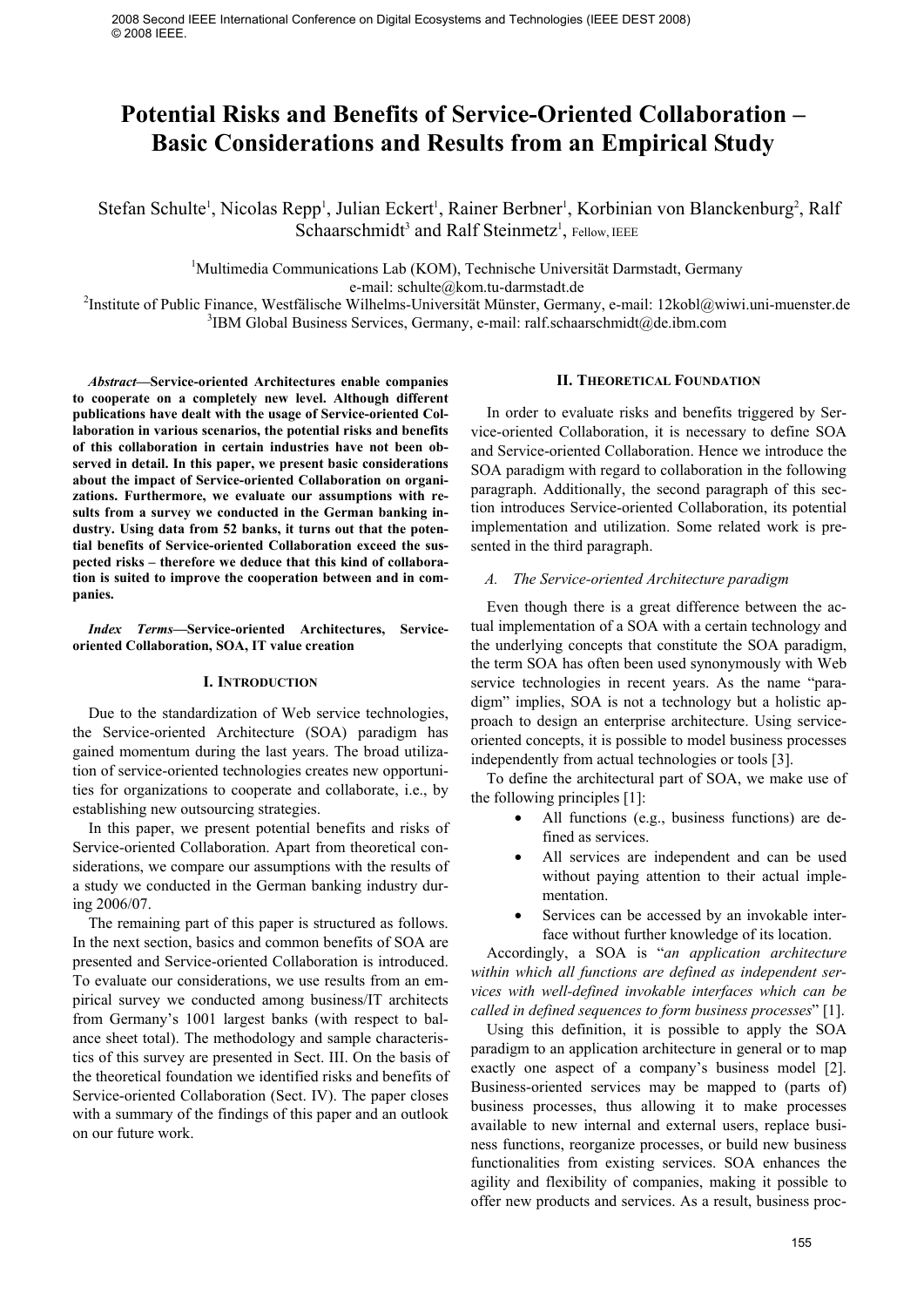esses might have to be adapted in order to tap the whole potential offered by service-oriented technologies [4].

The presented features of SOA lead to new collaboration and cooperation opportunities which will be presented in the next section.

# *B. Service-oriented Collaboration*

Even though several scientific publications have addressed Service-oriented Collaboration (cp. Sect. IIC), there is still a lack of definitions of Service-oriented Collaboration. Hence, we define Service-oriented Collaboration as follows:

*Service-oriented Collaboration is the intra- and intercorporate collaboration based on service-oriented technologies.* 

Service-oriented technologies can be utilized on different levels of services. Thai et al. define a *SOA Dynamic Collaboration Hierarchy* composed of the following five levels  $[5]$ :

- *Protocol interaction* describes the enablement of exchanging information by using a specific protocol like SOAP.
- *Static data interoperability* is the exchange of data based on a predefined format.
- *Static process collaboration* allows the communication between different entities based on predefined interfaces.
- *Dynamic data interoperability* describes ad hoc collaboration between entities based on Service Level Agreements (SLAs), i.e., pre-defined collaboration specifications.
- *Dynamic process collaboration* enhances dynamic data interoperability by negotiating the actual workflow of a certain process at runtime.

Dynamic process collaboration is the most sophisticated form of collaboration as it facilitates new forms of collaboration or enhances an existing cooperation in and between companies. One specific occurrence of Service-oriented Collaboration is Service-oriented Outsourcing, i.e., outsourcing of singular services instead of entire processes [21].

This kind of collaboration leads to different problems, e.g., besides the costs for using Web services, the Quality of Service (QoS) attributes (e.g., availability, response time, and throughput) have to be considered by service providers in order to meet the requirements of customers [6]. Further issues are the governance of the collaboration, e.g., who is responsible for meeting legal requirements and regulations [7] and monitoring of service-based collaborations [8].

In order to execute a workflow consisting of several Web services, two distinct approaches can be utilized. On the one hand the execution can be done with centralized control. Here, one control node owns the process and is responsible for the workflow execution; this approach is referred to as *orchestration*. On the other hand the execution can be done in a decentralized way. Instead of using a central orchestration node, the invoked Web services collaborate and bind themselves; this approach is referred to as *choreography*. While WSBPEL (Web Services Business Process Execution Language [9]) represents the orchestration approach, WS-CDL (Web Services Choreography Description Language [10]) deploys choreography. Both modus operandi have got their purpose – while orchestration can be used if processes are carried out inside an enterprise, a centralized control cannot be easily established if a process crosses the boundaries of an individual enterprise. In this case, choreography has to be used in order to constitute decentralized control of the workflow.

## *C. Related work*

To the best of our knowledge, this is the first publication to present the potential benefits and risks of Serviceoriented Collaboration in general and verify these considerations with results from an empirical survey. Nevertheless, several publications have presented related research results in this field in recent years.

In 2003, Zhang and Jeckle provided a basis for the research direction "Web services collaboration" by presenting a Web service lifecycle [12]. Several researchers incorporated these aspects and developed Service-oriented Collaboration middleware and frameworks with different focuses, e.g., scientific research [13], simulation of dynamic collaboration [5,14], support for creation of personalized services by end users [15], or general frameworks [16,17].

A very broad observation of decentralized multi-lateral collaborations based on SOA and Web service technologies can be found in [22]. Here, the author focuses especially on the consistency of global workflows.

However, the introduced efforts mainly focus on technological approaches. Hence, we decided to extent our previous work in the field of SOA, Web service composition, Web service workflows, replanning, optimization, and broad assessments of benefits and risks of SOA by developing a Service-oriented Collaboration model regarding potential benefits and risks of this approach [6,8,18,23].

## **III. METHODOLOGY AND SAMPLE CHARACTERISTICS**

## *A. Methodology*

We evaluate the potential risks and benefits of Serviceoriented Collaboration with results from a survey we conducted among business/IT architects from Germany's 1000 largest banks (with respect to balance sheet total as reported in 2003). Due to different sources, 1001 banks were invited to participate in the survey. As a large number of banks does not participate in surveys in general and a number of contacts was not able because of time constraints and other reasons, we invited 288 out of 1001 banks to fill out our online questionnaire made up from 27 questions with more than 120 variables. In total, 52 analyzable questionnaires were returned. This equals a response rate of 18.06% among the invitees and 5.19% among the 1001 largest banks.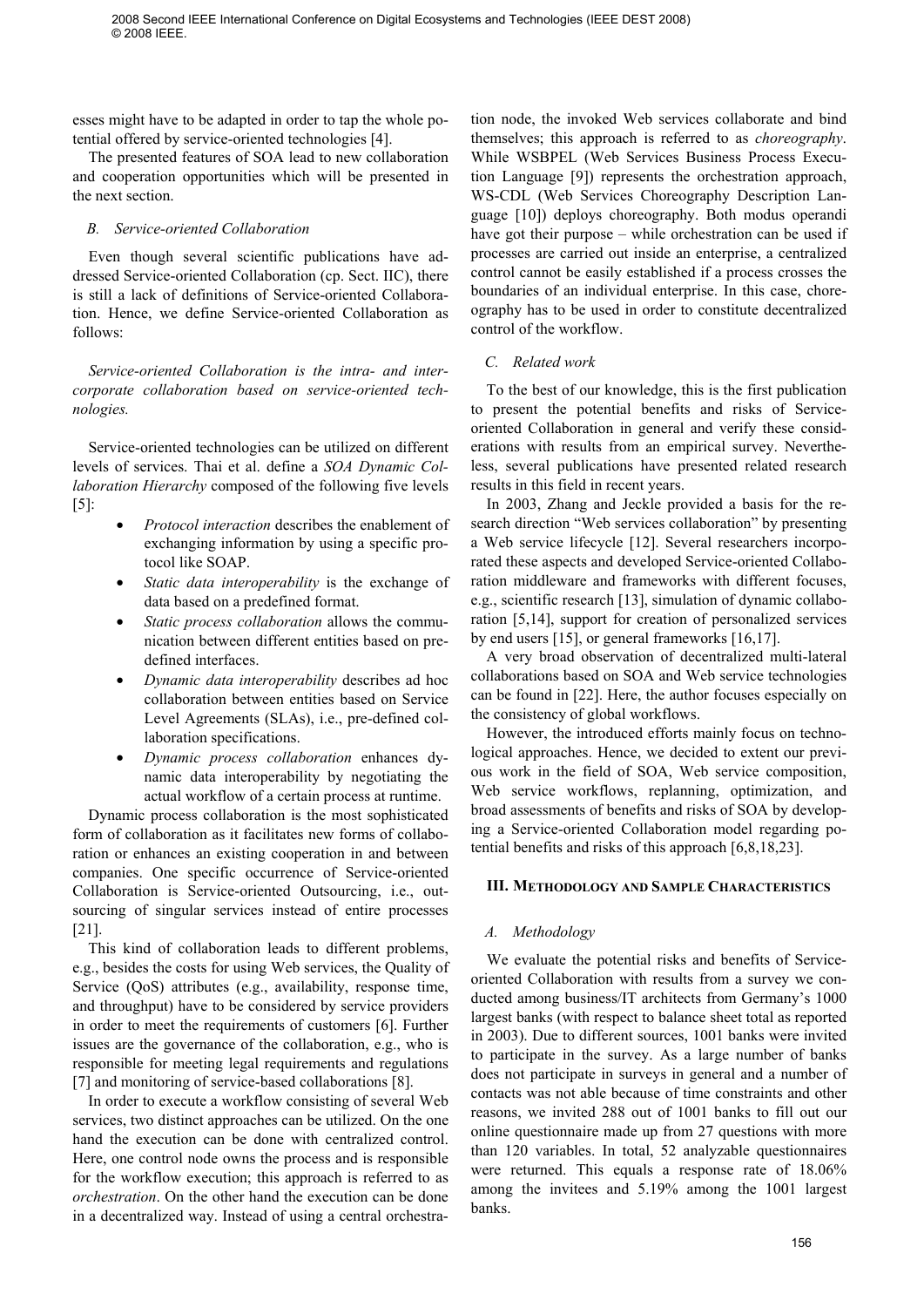

and Service-oriented Collaboration ( $n_3$ =52,  $\mu_3$ =2.08,  $\sigma_3$ =1.03)

Even though generalization of the results of this survey is limited due to the response rate, we believe that the results provide a good insight into the perception of Serviceoriented Collaboration by business and IT architects in a certain industry. Nevertheless, the results are only indicative for other industries.

Further information about this survey can be found in [18] and [23].

## *B. Sample characteristics*

In order to analyze the data with reference to the previous knowledge of the individual participant, we asked for a selfassessment regarding the concepts/terms "Serviceorientation", SOA, and Service-oriented Collaboration. The evaluation scale spans from "not familiar" to "familiar" on a "five-point" Likert scale.

As it is shown in Fig. 1, almost 77% of the participants are "to some extent familiar" with the concept "Serviceorientation", about 51% are "quite familiar" or "familiar" with this concept. Examining the results for the concept SOA, the figures are similar, with nearly 71% of the participants being familiar with this concept to some extent. Nearly 32% are "quite familiar" or "familiar" with the concept SOA. Only 33% of all respondents state that they are at least "to some extent familiar" with the Service-oriented Collaboration-concept, 12% are "quite familiar" with this concept. Not a single participant is "familiar" with this concept.

This response behaviour shows that service-orientation and SOA are quite well known to the participants of our survey. However, Service-oriented Collaboration is only known to 33% of those surveyed – hence, we can interpret that even though Service-oriented Collaboration is a research topic of increasing importance, the adaptation of this concept in the German banking industry is not very common.

# **IV. POTENTIAL RISKS AND BENEFITS OF SERVICE-ORIENTED COLLABORATION**

Potential risks and benefits of Service-oriented Collaboration often results from the same aspects. E.g., outsourcing of certain services on the one hand will probably result in cost savings. But on the other hand, in-house skills will decrease and lead to a loss of autonomy.

In the following, we present potential risks and benefits of Service-oriented Collaboration. Furthermore, these considerations are evaluated by results from our survey. These risks are primarily applicable if cross-organizational collaboration is regarded.

## *A. Risks of Service-oriented Collaboration*

The term *risk* is primarily considered from a businesscentric view. Hence, risks are conditions or events that can cause the non-accomplishment of business goals and strategies. In order to assess the business-related risks of Serviceoriented Collaboration, the following three criteria were identified by a panel of experts prior to our empirical study:

- Loss of autonomy might result from different causes. As described above, one possible reason is the loss of in-house skills due to outsourcing. In general, loss of autonomy can occur whenever an organisation relies too much on another organisation.
- *Profile loss with reference to the customers* occurs if a customer does not recognize the manufacturer of an acquired product. This applies both to physical products and supply of services like bank loans and is especially problematic if a company depends on high customer loyalty.
- *Easier exchangeability of offered products resulting from increasing specialization* refers to the fact that it is easier for potential customers to switch between the products of different providers if those are standardized and specialized.

All risks were rated by the survey participants on a fivepoint Likert scale spanning from "no risk" to "very high risk". As it can be seen in Fig. 2, *loss of autonomy* has got the highest mean (3.38) of all specified risks. 59.62% of all participants deem this risk as "high" or "very high". Service-oriented Collaboration-experienced IT experts (i.e., participants that considered themselves to be "quite familiar" with this concept, cp. Sect. III), assess *loss of autonomy* significantly lower on the 0.10 level than all other participants (cp. Tab. 1).

With a mean of 3.10, *easier exchangeability of offered products resulting from increasing specialization* is rated relatively low. Only 26.92% of all respondents deem this risk as "high" or "very high".

*Profile loss with reference to the customers* has got the lowest mean (2.50) of the specified risks. 9.62% of all par-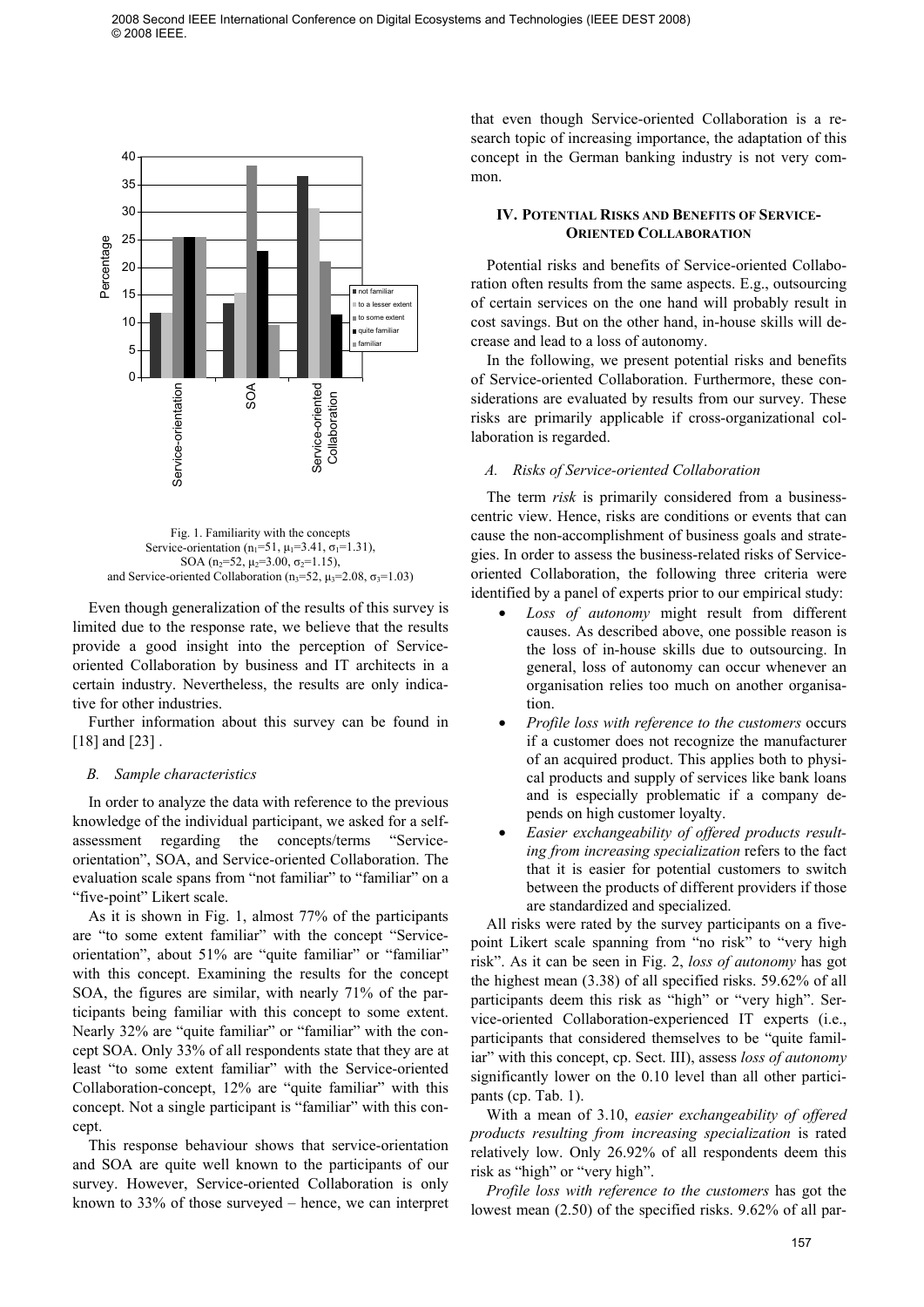

Fig. 2. Potential risks and benefits of Service-oriented Collaboration (n=52)

ticipants deem this risk as "high" or "very high". Large banks (i.e., with a balance sheet total larger than 10 billion Euro) rate this risk significantly lower at the 0.10 level than all other banks. This might be explained by the fact that for very large banks the recognition of single products and processes by the customer is more difficult than for smaller banks.

# *B. Benefits of Service-oriented Collaboration*

In addition to the identification of the already introduced potential risks, the following three benefits of Serviceoriented Collaboration were identified and assessed by the participants of our survey:

- *Cost reductions* may occur because of various reasons. Major reasons at the business level are the easier recomposition and reuse of business services and processes and improved financial reporting. At the IT level, easier implementation and deployment of new software, easier maintenance of existing systems and the further use of legacy systems will lead to reduced costs. An elaboration of SOA- and Service-oriented Collaboration-related cost reductions can be found in [18].
- Service-oriented Collaboration allows the representation of Business Process Management (BPM) models through the coordinated composition of business-centric services and is therefore suitable to manage flexible and agile business processes. Hence, *flexibilization* is one of the major benefits of Service-oriented Collabo-

ration.

Today's enterprise application systems are often not able to reflect desired changes in a company's organizational structure and become a bottleneck for its further development. SOA is able to reduce this bottleneck as workflows/processes can be mapped directly to services. Hence, new products and services can be launched with *reduced time to market*.

All benefits were rated by the survey participants on a five-point Likert scale spanning from "no benefit" to "very high benefit". Tab. 1 shows that cost reductions has got the highest mean of 3.92. The relative low standard deviation of 0.62 strengthens the particular relevance of this criterion as it implies a close distribution of the individual answers. 76.92% of all participants rate this benefit "high" or "very high" (cp. Fig. 2). Service-oriented Collaborationexperienced IT experts (i.e., participants that considered themselves to be "quite familiar" with this concept, cp. Sect. III), assess *cost reductions* significantly higher on the 0.05 level than all other participants.

The same applies to the potential benefit *flexibilization*. While the overall mean is 3.44, Service-oriented Collaboration-experts rate this benefit significantly higher at the 0.10 level than all other participants. Altogether, 55.77% rate this benefit "high" or "very high".

*Reduced time to market* features the lowest mean (3.38) of all observed potential benefits. 46.15% of all respondents rate this benefit "high" or "very high". Again, Serviceoriented Collaboration-experts assess this benefit to be sig-

|                             | <b>Overall</b> |              | <b>Service-oriented Collabora-</b><br>tion experts |              | <b>Remaining participants</b> |              |
|-----------------------------|----------------|--------------|----------------------------------------------------|--------------|-------------------------------|--------------|
| <b>Risk / Benefit</b>       | $\mu_1$        | $\sigma_{1}$ | $\mu_2$                                            | $\sigma_{2}$ | $\mu_3$                       | $\sigma_{3}$ |
| <b>Cost reductions</b>      | 3.92           | 0.62         | 4.33                                               | 0.52         | 3.87                          | 0.62         |
| <b>Flexibilization</b>      | 3.44           | 0.78         | 4.00                                               | 0.63         | 3.37                          | 0.77         |
| Reduced time to<br>market   | 3.38           | 0.82         | 4.17                                               | 0.75         | 3.28                          | 0.78         |
| Loss of autonomy            | 3.38           | 1.11         | 2.67                                               | 1.51         | 3.48                          | 1.03         |
| Profile loss                | 3.10           | 0.96         | 3.17                                               | 0.75         | 3.09                          | 0.89         |
| Easier exchange-<br>ability | 2.50           | 0.80         | 2.33                                               | 1.51         | 2.52                          | $0.81_{58}$  |

Tab. 1. Potential Risks and Benefits of Service-oriented Collaboration (n=52)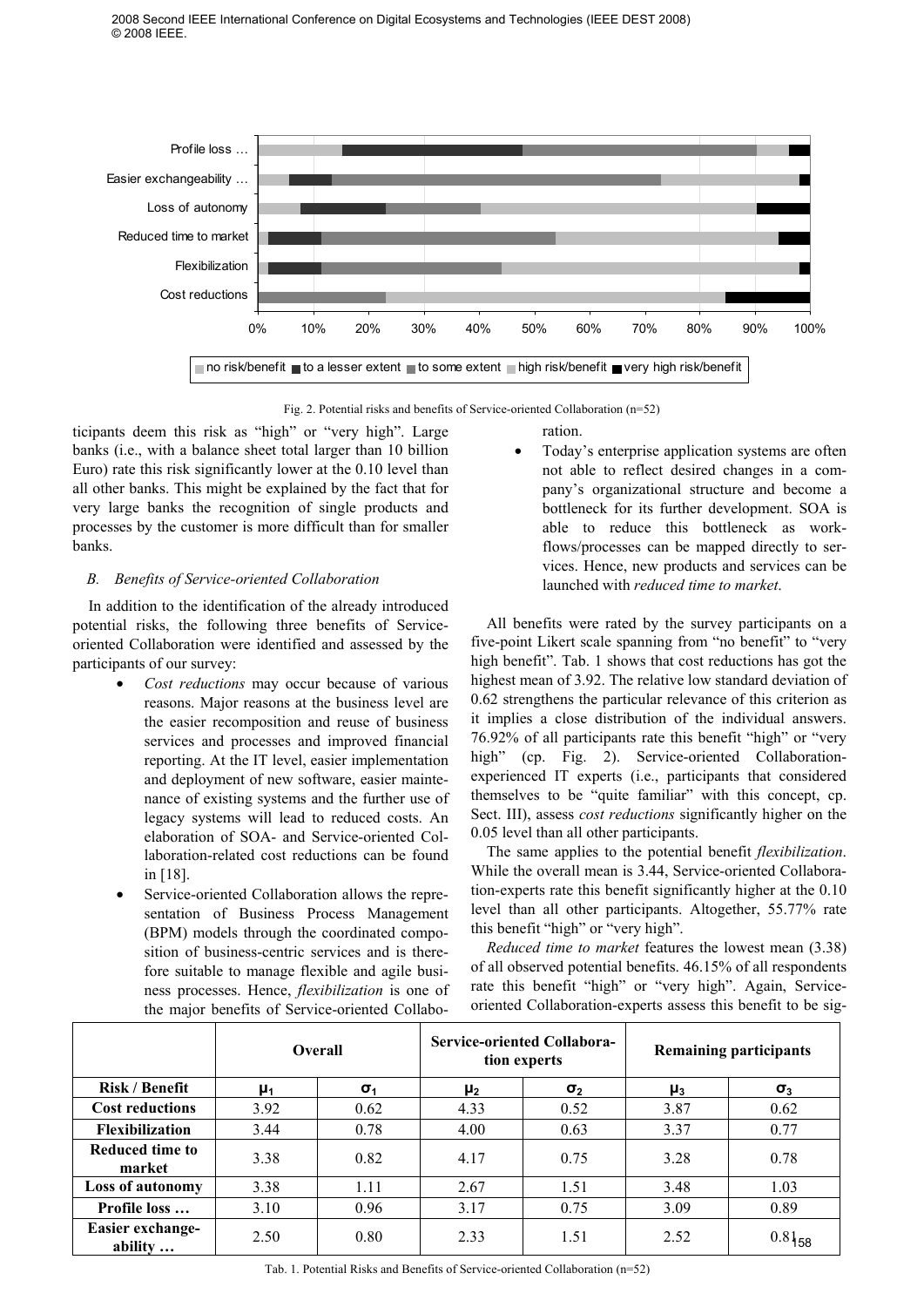nificantly higher than all other participants at the 0.05 level.

## *C. Interpretation of results*

If comparing the presented risks and benefits of Serviceoriented Collaboration, two major findings are especially noticeable. Firstly, the means of benefits prevail over those of risks. Hence, we interpret that the overall benefits of Service-oriented Collaboration are bigger than the overall risks that might occur if adopting service-oriented technologies for collaboration. Service-oriented Collaboration is suited to improve the cooperation between companies.

Secondly, the response behaviour depends highly on the individual knowledge of the respondents, especially with regard to the presented benefits. Higher Service-oriented Collaboration-knowledge implies a higher assessment of potential benefits. This applies to the risk *loss of autonomy* as well – Service-oriented Collaboration-experts rate this risk *lower* than all other participants.

Unsurprisingly, *cost reduction* possesses the highest mean of all presented criteria by far. This result leads to the conclusion that regardless of which possibilities SOA and Service-oriented Collaboration provide, savings of costs remains the most required effect of an SOA-adaptation. Furthermore, the respondents regard Service-oriented Collaboration to be able to achieve this objective.

According to the survey participants, *loss of autonomy* is the most estimated risk of Service-oriented Collaboration. This risk is quite common if services are outsourced. However, if the vision of service marketplaces or public available service repositories will come true [20], this risk will not play a decisive role as one service might be replaced by another service from such a repository.

#### **V. SUMMARY AND FUTURE WORK**

In this paper, we presented general considerations about potential benefits and risks of Service-oriented Collaboration. Furthermore, we evaluated these considerations with results from a survey we conducted among business/IT architects from Germany's 1001 largest banks. Although the results of one particular German industry can only be indicative for other industries in other countries, the findings of this paper show an interesting trend that should be taken into account if regarding the current impact of Serviceoriented Collaboration.

The results are especially relevant if the usage of Serviceoriented Collaboration is regarded in a company. Furthermore, the importance of business-related benefits and risks implies that economic aspects have to be considered by experts in the field of Service-oriented Collaboration.

It has been shown that these banks rate potential benefits and risks of Service-oriented Collaboration quite different: While cost reduction is the most expected benefit, flexibilization and reduced time to market play less important roles. The most considered risk of Service-oriented Collaboration is loss of autonomy due to the reduction of in-house skills. Easier exchangeability of offered products resulting from increasing specialization is also considered as a potential risk, but profile loss with reference to the customers is only of marginal relevance. Of course, our list of benefits and risks is not complete, but nevertheless the results show an interesting trend: Even though SOA and Service-oriented Collaboration provide new opportunities for collaboration, the main objective of acquiring the possible features of these concepts is the reduction of costs.

Furthermore, it is shown that Service-oriented Collaboration is rather unknown compared to the concepts "Serviceorientation" and SOA. This observation shows that Serviceoriented Collaboration is still not really recognized in practice. It is a necessity for scientists and companies from this field to propagate the potential benefits of this approach to collaboration.

As a conclusion, the results of this paper show the anticipations of the German banking industry towards SOA and Service-oriented Collaboration. These outcomes are indicative for similar industries with a comparable high paced business environment. Service-oriented Collaboration is suited to improve the cooperation and collaboration of organizations and offers new opportunities for further cost reductions.

The results of our survey should be further investigated, especially with respect to the adaptation of SOA and Service-oriented Collaboration. In order to investigate the propagation of service-oriented technologies in different banking groups in Germany, we will set up a multiparticipant case study in cooperation with the E-Finance Lab e.V. and IBM. Goal of this case study is to analyze the different strategies the banks and their service organizations are following while implementing SOA as well as the impact of the SOA implementation on the affiliated credit unions and savings banks.

As the presented survey is limited to a snapshot perspective, we will conduct further surveys in the next years in order to show the development of SOA in the German banking industry. This is particularly interesting with regard to the poor recognition of the Service-oriented Collaboration-concept in this industry.

Furthermore, the application of Service-oriented Collaboration raises different issues regarding the governance of these collaborations, e.g., who is responsible for meeting legal requirements and regulations. Hence, we will extend our work on Service-oriented Collaboration with regard to SOA governance and compliance.

## **VI. ACKNOWLEDGEMENTS**

This work is supported in part by the E-Finance Lab e.V., Frankfurt am Main, Germany (http://www.efinancelab.com).